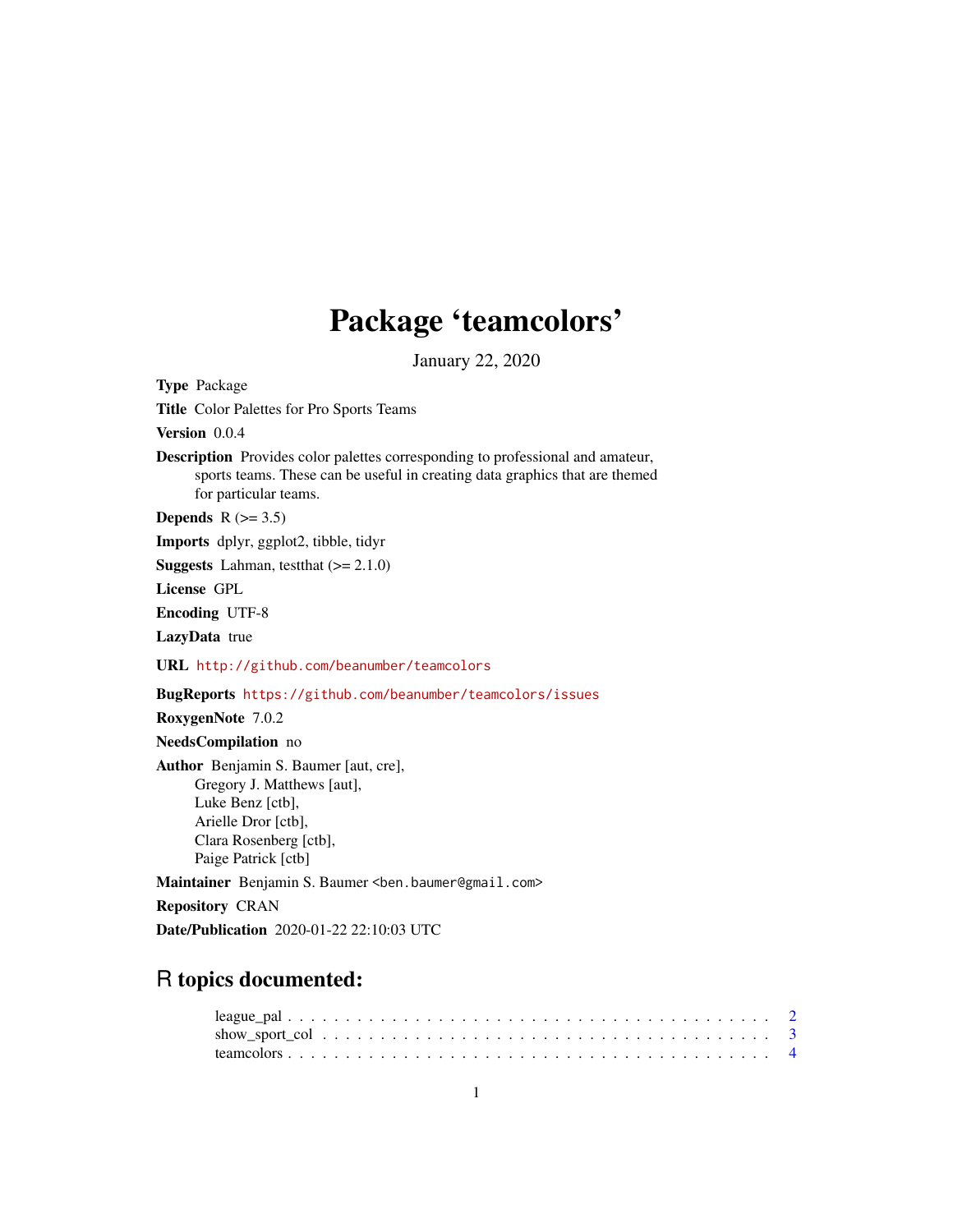#### <span id="page-1-0"></span>**Index** [6](#page-5-0) **6**

#### Description

Color palettes for sports teams

#### Usage

```
league\_pal(lg, which = 1)team_filter(pattern = ".")
team_vec(pattern = "."., which = 1)
team_pal(pattern, colors = c(1, 2))
scale\_color\_teams(which = 1, ...)scale_fill_teams(which = 1, ...)
show_team_col(...)
show_ncaa_col(...)
```
#### Arguments

| 1g      | character vector for the league identifier                    |
|---------|---------------------------------------------------------------|
| which   | Which set of colors do you want? Default is 1 for "primary"   |
| pattern | regular expression matching team names passed to filter       |
| colors  | A numeric vector of colors to return. Possible values are 1:4 |
|         | arguments passed to other functions                           |

#### Details

Use league\_pal to return a vector of colors for a spcefic league.

Use team\_pal to return a palette (named vector) of multiple colors for a specific team.

#### Value

For \*\_pal() functions, a named character vector of colors For scale\_\*\_teams() functions, a wrapper to [scale\\_color\\_manual](#page-0-0) or [scale\\_fill\\_manual](#page-0-0)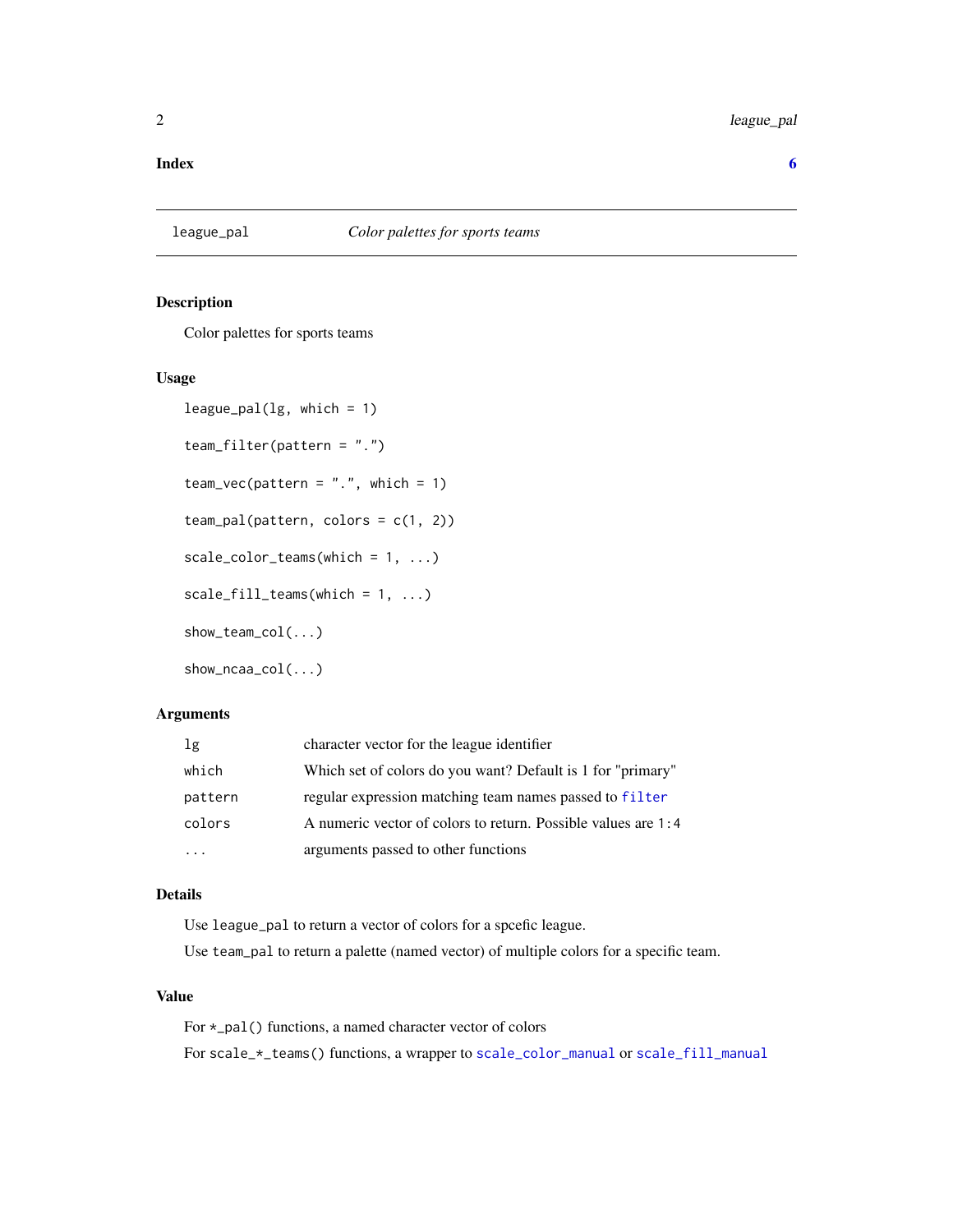<span id="page-2-0"></span>show\_sport\_col 3

#### See Also

teamcolors

[show\\_col](#page-0-0)

#### Examples

```
league_pal("mlb", 2)
team_filter("New York")
team_vec("New York")
team_pal("Celtics")
team_pal("Lakers", 1:4)
team_pal("New York", 1:4)
if (require(Lahman) && require(dplyr) && require(ggplot2)) {
 pythag <- Teams %>%
    filter(yearID == 2016) %select(name, teamID, yearID, W, L, R, RA) %>%
   mutate(wpct = W / (W + L), exp_wpct = 1 / (1 + (RA/R)^2)) %>%
   left_join(teamcolors, by = "name")
 p \leftarrow \text{ggplot(pythag, aes(x = wpct, y = exp_wpct, color = name, fill = name)) + }geom_abline(slope = 1, intercept = 0, linetype = 3) +
   geom_point(shape = 21, size = 3) +
    scale_x_continuous("Winning Percentage", limits = c(0.3, 0.7)) +
    scale_y_continuous("Expected Winning Percentage", limits = c(0.3, 0.7)) +
   labs(title = "Real and Pythagorean winning % by team",
    subtitle = paste(pythag$yearID[1], "MLB Season", sep = " "),
   caption = "Source: the Lahman baseball database. Using teamcolors R pckg") +
   coord_equal()
 p +
    scale_fill_teams(name = "Team") +
    scale_color_teams(name = "Team")
}
## Not run:
show_team_col()
## End(Not run)
## Not run:
show_ncaa_col()
## End(Not run)
```
show\_sport\_col *Displays palettes for all teams for a specified sport*

#### Description

Displays palettes for all teams for a specified sport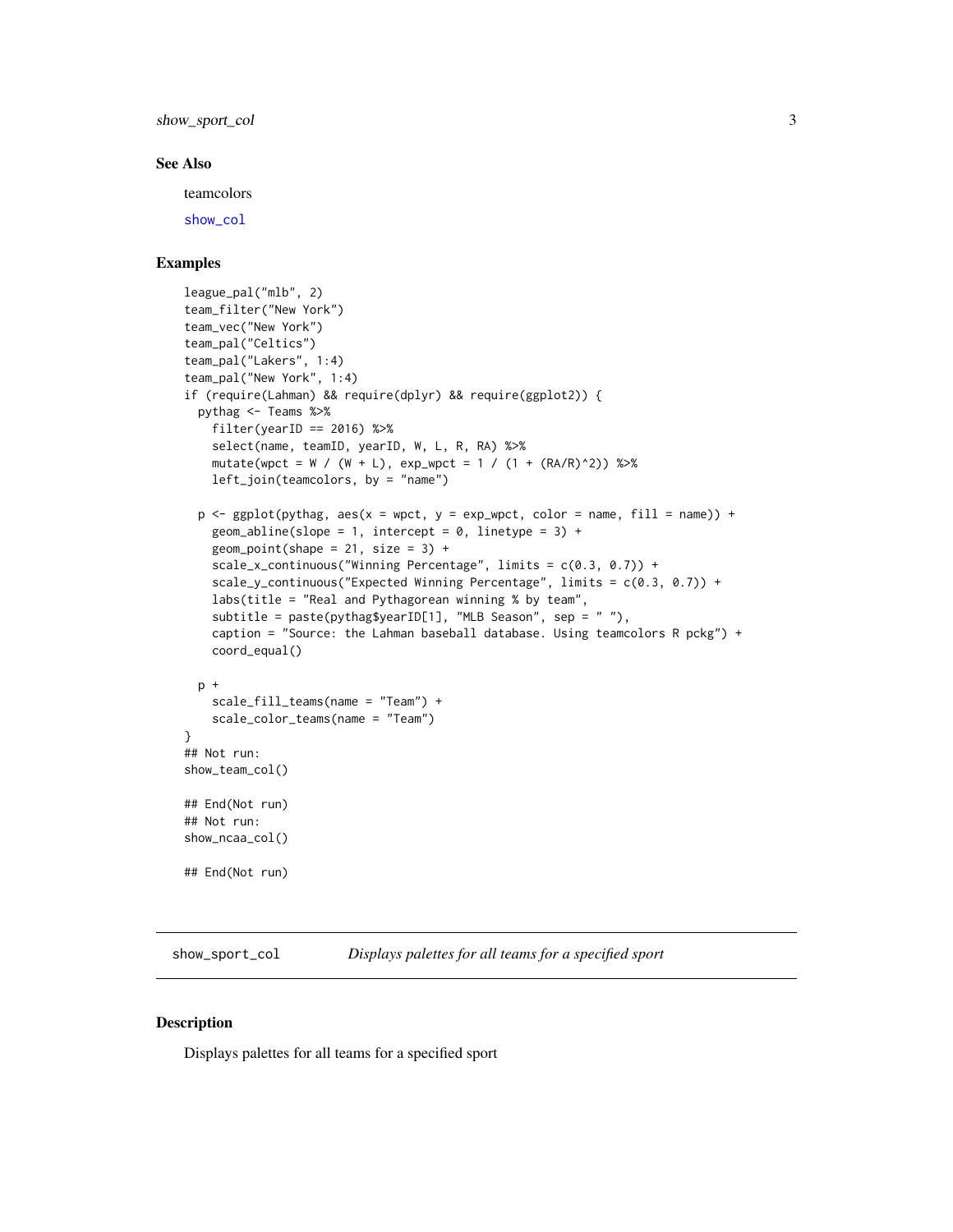#### <span id="page-3-0"></span>4 teamcolors and the contract of the contract of the contract of the contract of the contract of the contract of the contract of the contract of the contract of the contract of the contract of the contract of the contract

#### Usage

show\_sport\_col(sport, ...)

#### **Arguments**

| sport   | character vector (basketball, soccer, football, hockey) |
|---------|---------------------------------------------------------|
| $\cdot$ | arguments passed to other functions                     |

### See Also

[show\\_col](#page-0-0)

#### Examples

show\_sport\_col(sport = "soccer")

#### teamcolors *Color palettes for professional sports teams*

#### Description

Color palettes for professional sports teams

#### Usage

teamcolors

#### Format

A data frame with one row for each professional team and five variables:

name the name of the team as they are presented in the teamcolors dataset

league the league in which the team plays

primary the team's primary color

secondary the team's secondary color

tertiary the team's tertiary color

quaternary the team's quaternary color

division the team's division

location the team's location, not standardized

mascot the team's mascot

sportslogos\_name the name of the team as they are presented on the sportslogos website

logo URL to the team's logo, hosted by <http://www.sportslogos.net>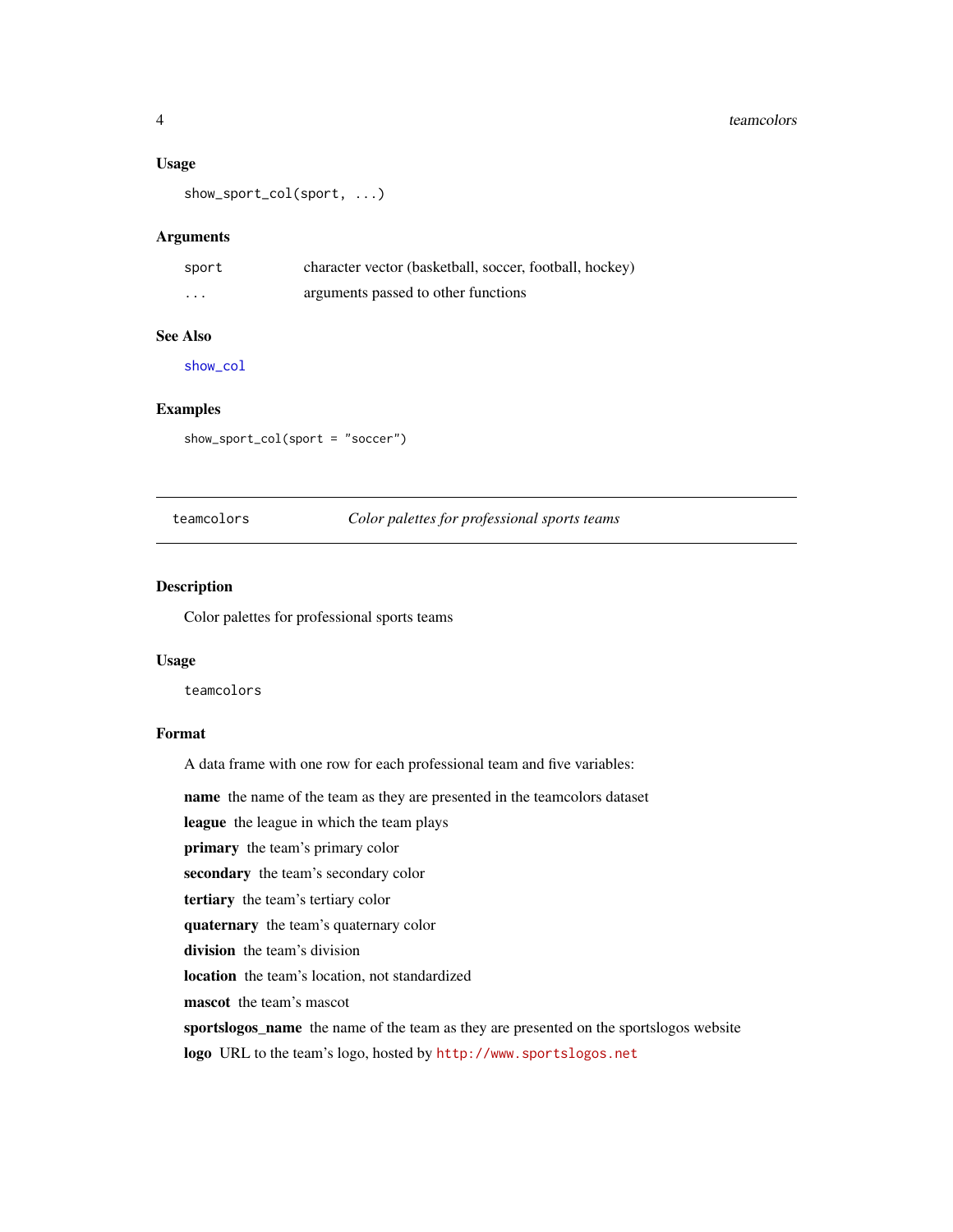#### <span id="page-4-0"></span>teamcolors 5

#### Details

The colors given are HTML hexidecimal values. See [colors](#page-0-0) for more information.

#### Source

<http://jim-nielsen.com/teamcolors/>, <http://www.sportslogos.net>, [https://teamcolorc](https://teamcolorcodes.com/)odes. [com/](https://teamcolorcodes.com/)

#### Examples

```
data(teamcolors)
if (require(Lahman) & require(dplyr)) {
  pythag <- Teams %>%
    filter(yearID == 2014) %>%
    select(name, W, L, R, RA) %>%
   mutate(wpct = W / (W+L), exp_wpct = 1 / (1 + (RA/R)^2)) %>%
    # St. Louis Cardinals do not match
    left_join(teamcolors, by = "name")
  with(pythag, plot(exp_wpct, wpct, bg = primary, col = secondary, pch = 21, cex = 3))
# Using ggplot2
if (require(ggplot2)) {
  ggplot(pythag, aes(x = wpct, y = exp_wpct, color = name, fill = name)) +geom_abline(slope = 1, intercept = 0, linetype = 3) +
    geom\_point(shape = 21, size = 3) +scale_fill_manual(values = pythag$primary, guide = FALSE) +
    scale_color_manual(values = pythag$secondary, guide = FALSE) +
    geom_text(aes(label = substr(name, 1, 3))) +
    scale_x_continuous("Winning Percentage", limits = c(0.3, 0.7)) +
    scale_y_continuous("Expected Winning Percentage", limits = c(0.3, 0.7)) +
    coord_equal()
  }
}
```